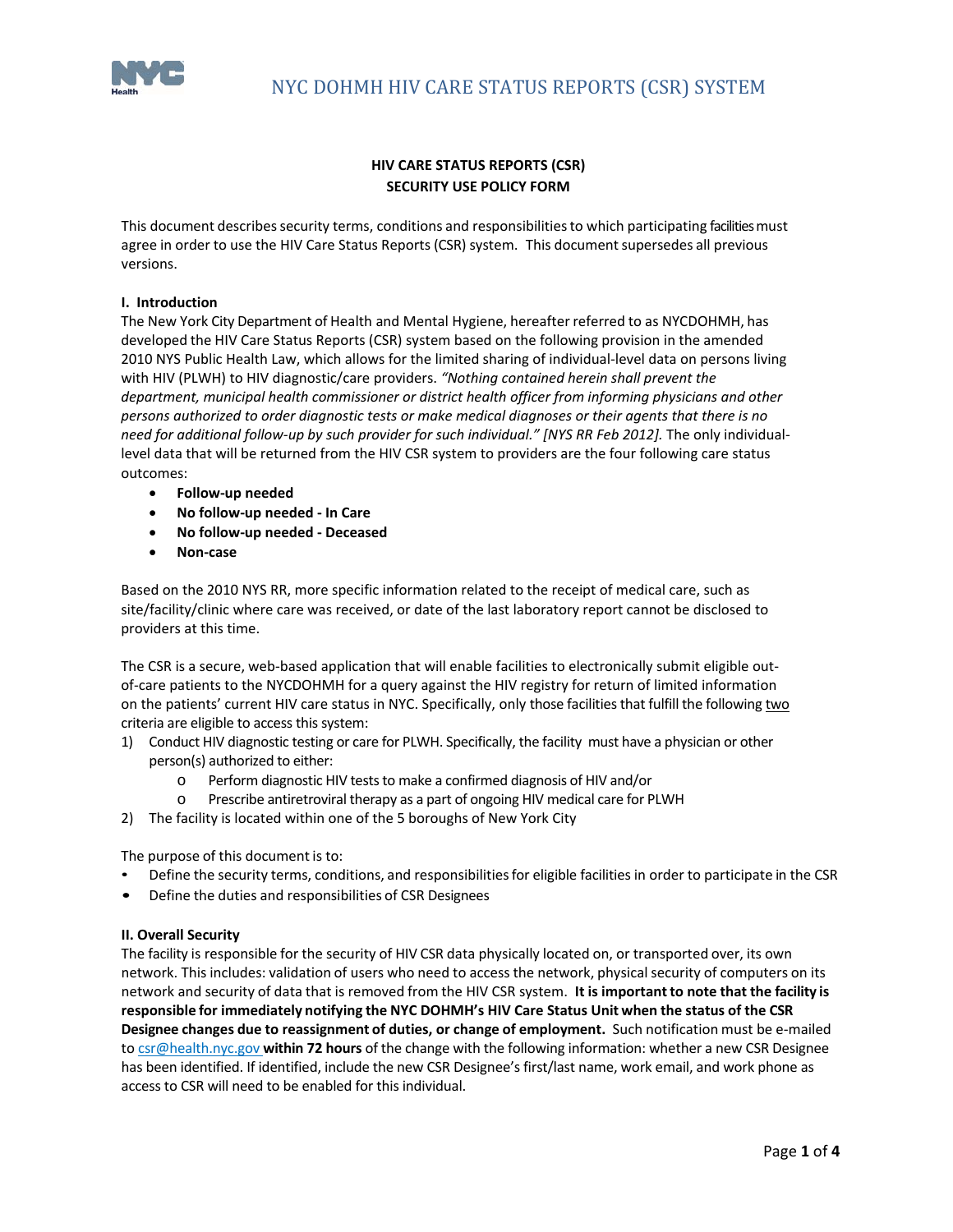

## **III. Data Disclosure**

Employees/agents of the facility who have obtained information from CSR shall not disclose this information to any other persons unless that person is legally authorized to obtain this information and has official reason to see that information.

### **IV. Responsibility**

The facility will be responsible for the actions of any of its employees/agents with regard to compliance with CSR policies. It is absolutely forbidden for any employee/agentto share a CSR account (password) or to use an account (password) assigned to another CSR user. Unauthorized disclosure of Confidential Information is a violation of New York City Health Code Section 11.11(d) and state law, subject to civil and/or criminal prosecution, penalties, forfeitures and legal action. See Section 558(e) of the City Charter and Section 3.11 of the New York City Health Code.

The Medical Director of the facility is responsible for designating a single CSR Designee per site who will be personally accountable for execution of the responsibilities defined in this document. The facility agrees to ensure that the CSR Designee will appropriately access the CSR system and carry out their duties and responsibilitiesin a timely manner and will not discriminate against, abuse or take any adverse action with respect to a person to whom the confidential information pertains. Should the CSR Designee not fulfill the responsibilities as described herein, e.g. is unresponsive to inquiries or alerts from the NYC DOHMH, the NYC DOHMH may direct the Medical Director to appoint a replacement. The Medical Director is responsible for designating and establishing a replacement CSR Designee. Former employees of the facility must continue to comply with confidentiality requirements after leaving employment.

## **V. Procedure for facility to obtain access to the HIV CSR System**

**Step 1:** The Medical Director must designate one particular staff member within the facility to be the CSR Designee.

- The Medical Director may designate him‐ or herself as the CSR Designee. However, the CSR Designee does not need to be the Medical Director or an MD, PA, or NP. The NYC DOHMH does have not any requirements in who is designated to become the CSR Designee.
- If the organization has more than one affiliated site, the Medical Director can either assign one CSR Designee to each affiliated site or select a single CSR Designee to oversee all affiliate sites.

**Step 2:** The CSR Designee will initiate the one-time electronic request for access to the CSR system via NYCMED. The registration process will be completed via an email exchange to confirm the CSR Designee's acceptance of their roles/responsibilities and ascertain whether the facility has any affiliates. *(Affiliate(s) is* defined as another site(s) within the organization but outside the clinic at which a patient could receive care and *would still be considered to be in care within the system/organization.)*

- If the CSR Designee does not have a NYC MED account, s/he must register at https://a816healthpsi.nyc.gov/NYCMED/Account/Login
- *Request for HIV CSR access cannot be made via phone, mail, or fax.*

S**tep 3:** Once accessto the CSR system has been granted, eligible out‐of‐care PLWH can be submitted via the NYCMED HIV CSR application. Patient submissions cannot be made via phone, mail, or fax.

#### **VI. CSR Designee Duties and Responsibilities**

The CSR Designee is the principal point of contact concerning any issues that arise with the submission of patient information. The CSR Designee's responsibilities include the following:

- **1) Submission of eligible patientsshould occur quarterly:**
	- Eligible patients include either
		- $\Box$  A patient with a new, confirmed HIV diagnosis at the facility who did not link to HIV-related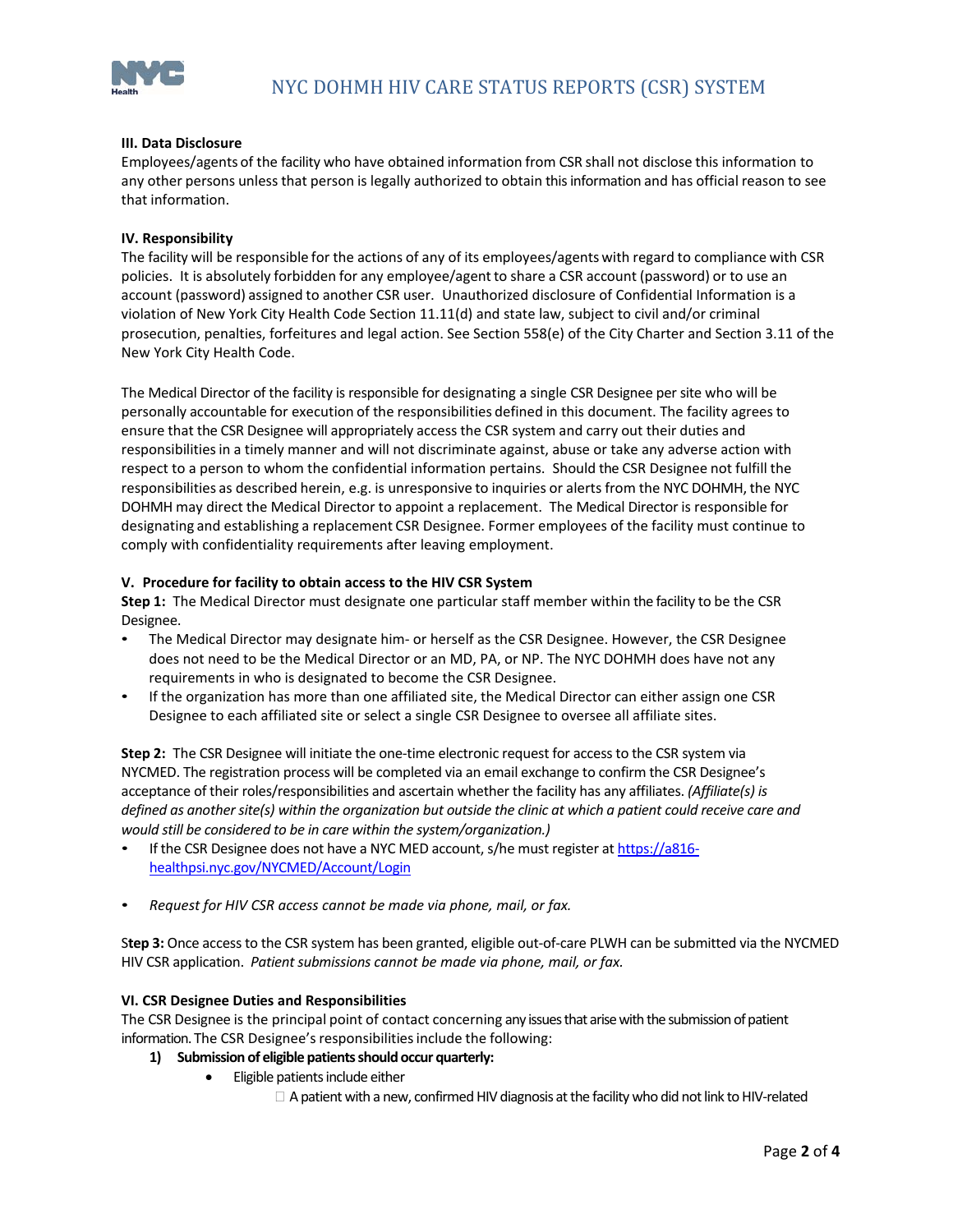

medical care in the past **6** ormoremonths.*Please note: patients who are diagnosed during an inpatient hospitalization or emergency department visit atthe facility and then referred to the facility'sHIV/infectious diseases(ID) clinic but do notlink to care attheHIV/IDclinic in the 6monthsfromthe time of diagnosis are eligible to be submitted.*

- **OR**  $\Box$  A patient who was previously diagnosed with HIV and in care at the facility but has not
- returned for HIV-related medical care in the past 6 or more months.
- Required information that must be submitted for each patient:
	- $\Box$  Patient identifiers: first name, last name, date of birth, sex at birth
		- $\Box$  Medical record number (MRN)/facility identifier: number assigned by the facility that identifies an individual medical record. This number will serve as the unique identifier under which the care status of each individual will be reported back to the CSR Designee. *Please note that this MRN is solely used for the CSR Designee to identify the corresponding patient submitted. The MRN is not used during the care status query process.*
		- □ Date of the last **HIV-related medical visit** at the facility
			- Medical visit: visit with MD, DO, PA, or NP at the facility/site including the emergency department or inpatient visit if confirmatory testing was conducted during that visit.
			- If the date of the last HIV related medical visit is <6 months from the date the patient is submitted, the request will not be processed.
		- □ Date of the last *HIV-related laboratory test* at the facility
			- HIV‐related laboratory test = CD4 count, HIV viral load, or confirmatory test (i.e., Multispot/immunodifferentiation assay, Western blot, IFA, NAAT)
			- Report the date the specimen was collected at the facility.
			- The value of the test result is NOT required.
			- **Patient/provider verification step:** the date of the laboratory test submitted will be matched against the Registry to confirm that the laboratory test date (within a set interval of time) is the same as the facility reported in the Registry. If this automated match fails to identify the laboratory date, additional investigation will be conducted before the care status match can proceed.
		- $\Box$  No minimum or maximum number of patients is required during patient submission.
		- $\Box$  Individual patients can be entered into the CSR system directly or can be batch uploaded

## *2)* **Obtain Care Status outcomesforsubmitted patients:**

- Definition of each outcome:
	- **No additional follow‐up needed – In Care:** the provider DOES NOT need to continue efforts to return this patient to care because the patient has at least 2 HIV‐related laboratory tests (CD4/VL) ordered and reported to the DOHMH HIV Registry by the same NYC facility at least 90 days apart in the 12 months prior to the date of the care status match. These laboratory based criteria for engagement in care are based on the National HIV/AIDS Strategy.
	- **No additional follow‐up needed – Deceased:** the provider DOES NOT need to continue efforts to return this patient to care because the patient matches to a death reported to the DOHMH Bureau of Vital Statistics or national death registries according to the most recent NYC HIV Registry data.